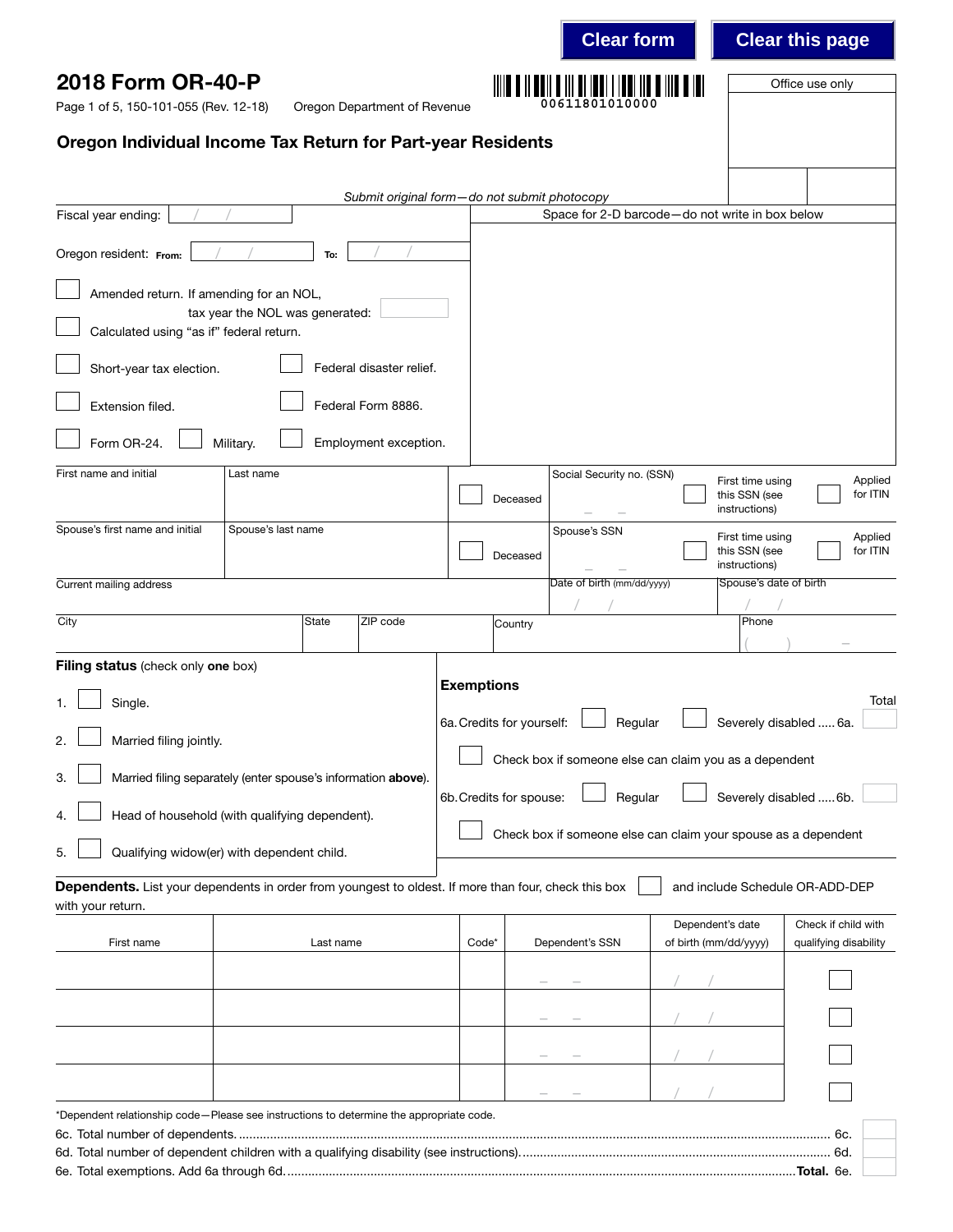# 2018 Form OR-40-P

Page 2 of 5, 150-101-055 (Rev. 12-18) Oregon Department of Revenue



– –

Name SSN

| <b>Income</b>                                 |                                                                                                                                                                                                                                                                                                                                       |     | Federal column (F)                           |                                                              | Oregon column (S)                                  |
|-----------------------------------------------|---------------------------------------------------------------------------------------------------------------------------------------------------------------------------------------------------------------------------------------------------------------------------------------------------------------------------------------|-----|----------------------------------------------|--------------------------------------------------------------|----------------------------------------------------|
|                                               |                                                                                                                                                                                                                                                                                                                                       |     |                                              |                                                              |                                                    |
| 7.                                            | Wages, salaries, and other pay for work from federal Form 1040, line 1.                                                                                                                                                                                                                                                               | 7F. | 00                                           | 7S.                                                          | . $00$                                             |
|                                               |                                                                                                                                                                                                                                                                                                                                       | 8F. | 00                                           | 8S.                                                          | .00                                                |
| 8.<br>9.                                      |                                                                                                                                                                                                                                                                                                                                       | 9F. | 00                                           | 9S.                                                          | .00                                                |
|                                               | State and local income tax refunds from federal Schedule 1, line 10 10F.                                                                                                                                                                                                                                                              |     | 00                                           | 10S.                                                         | .00                                                |
| 10.                                           |                                                                                                                                                                                                                                                                                                                                       |     | 00                                           | 11S.                                                         | .00                                                |
| 11.                                           | Business income or loss from federal Schedule 1, line 12 12F.                                                                                                                                                                                                                                                                         |     | 00                                           | 12S.                                                         | .00                                                |
| 12.                                           |                                                                                                                                                                                                                                                                                                                                       |     | 00                                           | 13S.                                                         | .00                                                |
| 13.                                           |                                                                                                                                                                                                                                                                                                                                       |     | 00                                           | 14S.                                                         | .00                                                |
| 14.                                           | Other gains or losses from federal Schedule 1, line 14 14F.                                                                                                                                                                                                                                                                           |     | 00                                           | 15S.                                                         | .00                                                |
| 15.                                           | IRAs, pensions, and annuities from federal Form 1040, line 4b 15F.                                                                                                                                                                                                                                                                    |     |                                              |                                                              |                                                    |
| 16.                                           | Reserved.                                                                                                                                                                                                                                                                                                                             |     |                                              |                                                              |                                                    |
| 17.                                           | Schedule E income or loss from federal Schedule 1, line 17 17F.                                                                                                                                                                                                                                                                       |     | 00                                           | 17S.                                                         | .00                                                |
| 18.                                           | Farm income or loss from federal Schedule 1, line 18.  18F.                                                                                                                                                                                                                                                                           |     | 00                                           | 18S.                                                         | .00                                                |
| 19.                                           | Social Security benefits from federal Form 1040, line 5b and  19F.                                                                                                                                                                                                                                                                    |     | 00                                           | 19S.                                                         | 00                                                 |
|                                               | unemployment and other income from federal Schedule 1, lines 19-21.                                                                                                                                                                                                                                                                   |     |                                              |                                                              |                                                    |
| 20.                                           |                                                                                                                                                                                                                                                                                                                                       |     | 00                                           | 20S.                                                         | 00                                                 |
| 22.<br>23.<br>24.<br>25.<br>26.<br>27.<br>28. | 21. IRA or SEP and SIMPLE contributions, federal Schedule 1,<br>Education deductions from federal Schedule 1, lines 23 and 33 22F.<br>Deduction for self-employment tax from federal Schedule 1, line 27.  24F.<br>Self-employed health insurance deduction from federal<br>Total adjustments from Schedule OR-ASC-NP, section 1 27F. |     | 00<br>00<br>00<br>00<br>00<br>00<br>00<br>00 | 21S.<br>22S.<br>23S.<br>24S.<br>25S.<br>26S.<br>27S.<br>28S. | 00<br>.00<br>.00<br>00<br>.00<br>.00<br>.00<br>.00 |
| 29.                                           | <b>Additions</b><br>30. Total additions from Schedule OR-ASC-NP, section 2 30F.                                                                                                                                                                                                                                                       |     | 00<br>00                                     | 29S.<br>30S.                                                 | .00<br>00                                          |
|                                               |                                                                                                                                                                                                                                                                                                                                       |     | . $00$                                       | 315.                                                         |                                                    |
|                                               | <b>Subtractions</b>                                                                                                                                                                                                                                                                                                                   |     |                                              |                                                              |                                                    |
|                                               | 32. Social Security and tier 1 Railroad Retirement Board benefits included                                                                                                                                                                                                                                                            |     | 00                                           |                                                              |                                                    |
| 33.                                           | Total subtractions from Schedule OR-ASC-NP, section 3 33F.                                                                                                                                                                                                                                                                            |     | 00                                           | 33S.                                                         | 00                                                 |
| 34.                                           | Income after subtractions. Line 31 minus lines 32 and 33 34F.                                                                                                                                                                                                                                                                         |     | 00                                           | 34S.                                                         | . $00$                                             |

35. Oregon percentage. Line 34S ÷ line 34F (not more than 100.0%)........... 35.

% .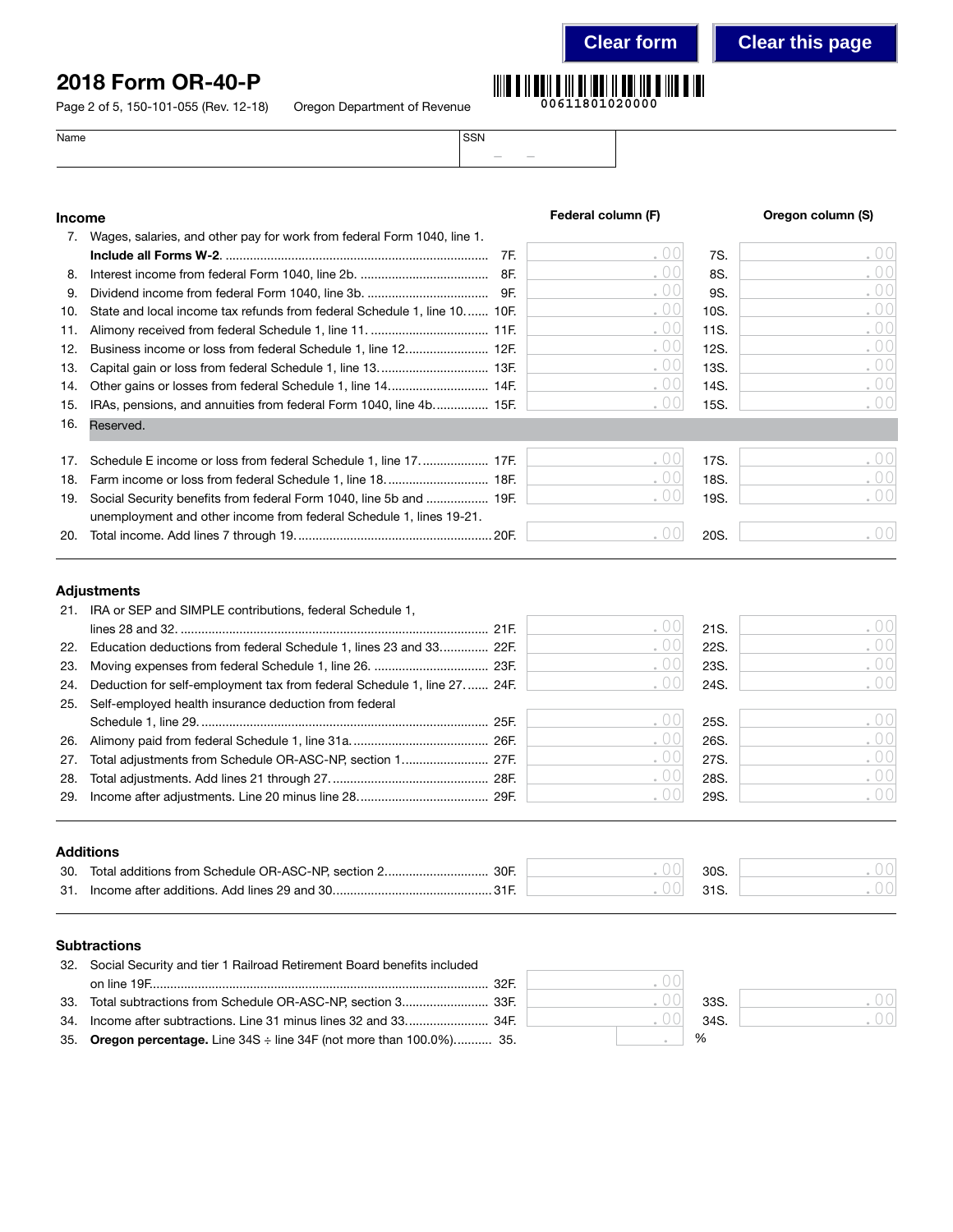**Clear form Clear this page**

# 2018 Form OR-40-P

Page 3 of 5, 150-101-055 (Rev. 12-18) Oregon Depa

| rtment of Revenue | 00611801030000 |
|-------------------|----------------|

| Name | SSN    |
|------|--------|
|      | $\sim$ |

|                                 | <b>Deductions and modifications</b>                                                                                                                |              |                        |
|---------------------------------|----------------------------------------------------------------------------------------------------------------------------------------------------|--------------|------------------------|
| 36.                             |                                                                                                                                                    |              | 00                     |
| 37.                             | Oregon itemized deductions. Enter your Oregon itemized deductions from Schedule OR-A, line 23. If you                                              |              |                        |
|                                 |                                                                                                                                                    |              | . $00$                 |
|                                 |                                                                                                                                                    |              | 00                     |
|                                 | 65 or older $38b.$<br><b>Blind</b><br>Your spouse was: 38c.<br>65 or older 38d.<br>You were: 38a.                                                  | <b>Blind</b> |                        |
| 39.                             |                                                                                                                                                    |              | .00                    |
| 40.                             |                                                                                                                                                    |              | 00                     |
| 41.                             |                                                                                                                                                    |              | 00                     |
| 42.                             |                                                                                                                                                    |              | .00                    |
| 43.                             |                                                                                                                                                    |              | .00                    |
|                                 | Oregon tax                                                                                                                                         |              | .00                    |
|                                 | 44. Tax. Check the appropriate box if you're using an alternative method to calculate your tax (see instructions) 44.                              |              |                        |
|                                 | Worksheet OR-FCG<br>Schedule OR-FIA-40-P 44b.<br>44c.<br>Schedule OR-PTE-PY<br>44a.                                                                |              |                        |
| 45.                             | Oregon income tax. Line 44 multiplied by the Oregon percentage from line 35 (see instructions).  45.                                               |              | .00                    |
| 46.                             |                                                                                                                                                    |              | 00                     |
| 47.                             |                                                                                                                                                    |              | . $00$                 |
|                                 |                                                                                                                                                    |              |                        |
| 48.<br>49.<br>50.<br>51.<br>52. | <b>Standard and carryforward credits</b><br>Total carryforward credits claimed this year from Schedule OR-ASC-NP, section 6. Line 52 can't be more |              | .00<br>00<br>00<br>.00 |
|                                 |                                                                                                                                                    |              | .00<br>.00             |
| 54.                             | <b>Payments and refundable credits</b>                                                                                                             |              | . $00$                 |
| 55.                             |                                                                                                                                                    |              | 00                     |
| 56.                             | Estimated tax payments for 2018. Include all payments you made prior to the filing date of this return,                                            |              |                        |
|                                 | including real estate transactions. Do not include the amount you already reported on line 55.  56.                                                |              | 00                     |
| 57.                             |                                                                                                                                                    |              | .00                    |
| 58.<br>59.                      | Reserved.                                                                                                                                          |              | . $00$                 |
|                                 |                                                                                                                                                    |              |                        |
| 60.                             |                                                                                                                                                    |              | .00                    |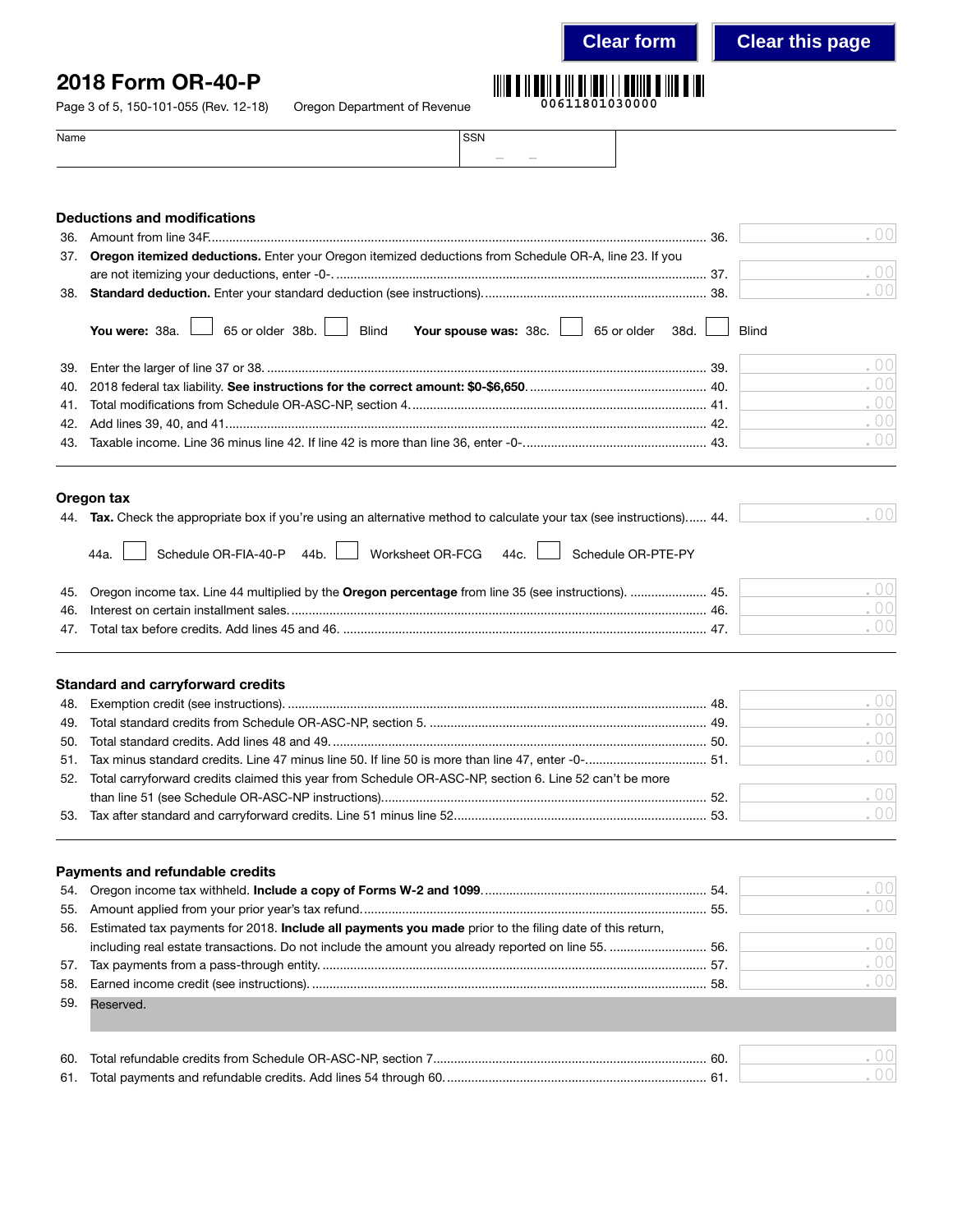**00611801040000**

**Clear form Clear this page**

# 2018 Form OR-40-P

Page 4 of 5, 150-101-055 (Rev. 12-18)

| Oregon Department of Revenue |  |
|------------------------------|--|
|------------------------------|--|

| Name | SSN |        |        |  |
|------|-----|--------|--------|--|
|      |     | $\sim$ | $\sim$ |  |

## Tax to pay or refund

|     | ()() |
|-----|------|
|     | 001  |
| -64 | 001  |
|     | 001  |

Exception number from Form OR-10, line 1: 65a. Check box if you annualized: 65b.

|  | .00 |
|--|-----|
|  | .00 |
|  | .00 |
|  | .00 |
|  | .00 |
|  | .00 |
|  | .00 |
|  | .00 |

## Direct deposit

74. For direct deposit of your refund, see instructions. Check the box if this refund will go to an account outside the United States:

|                 | <b>Type of account:</b> $\boxed{\phantom{a}}$ Checking or | Savings |  |  |
|-----------------|-----------------------------------------------------------|---------|--|--|
| Routing number: |                                                           |         |  |  |
| Account number: |                                                           |         |  |  |
| Reserved.       |                                                           |         |  |  |